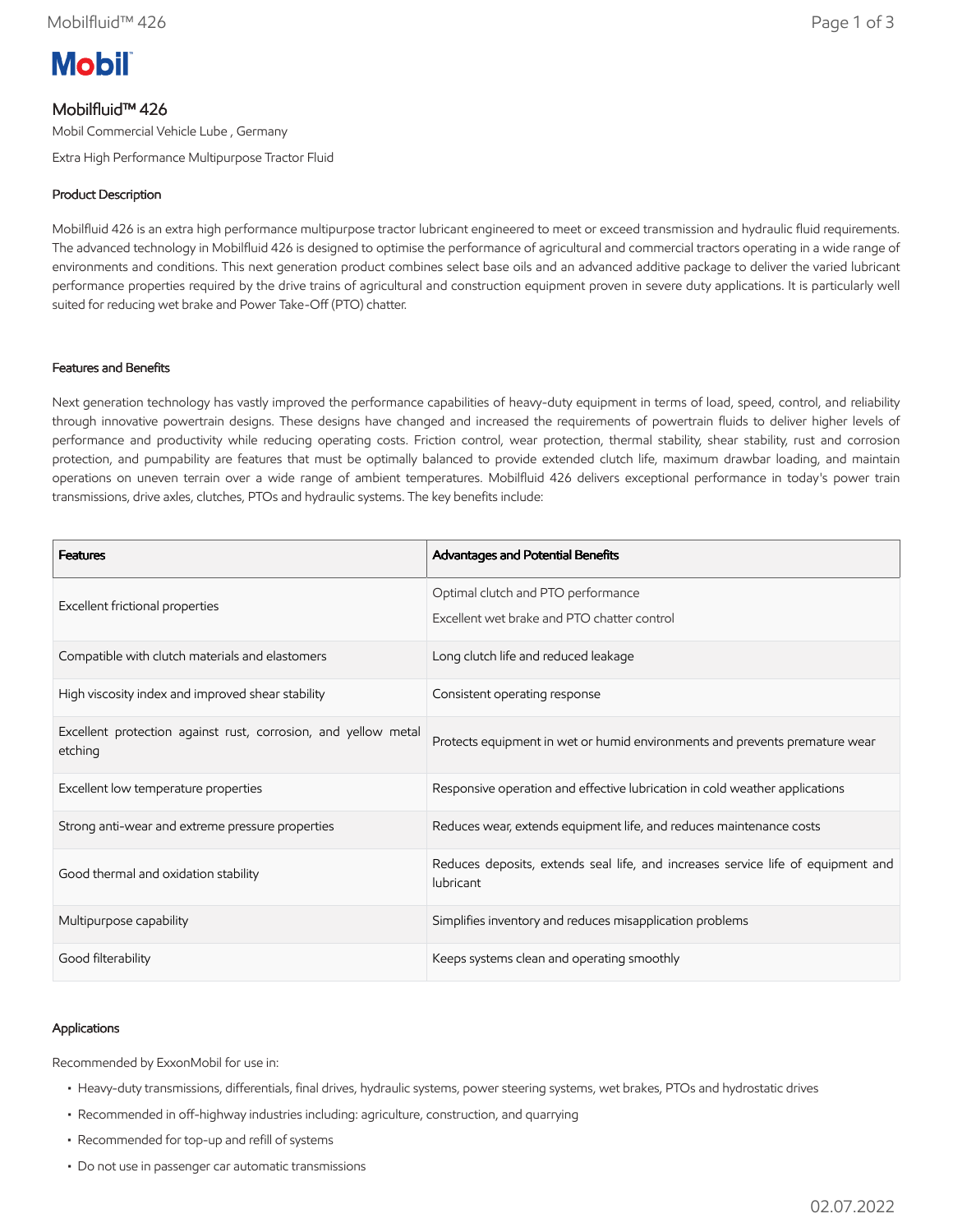## Mobilfluid™ 426 Page 2 of 3

- Recommended by ExxonMobil for use in applications requiring API GL-4 grade lubricants in all gear applications except hypoid gear designs
- Potential replacement for engine oils recommended for hydraulic and transmission systems

### Specifications and Approvals

### This product has the following builder approvals:

VOLVO WB-101

| This product is recommended by ExxonMobil for use in applications requiring: |  |
|------------------------------------------------------------------------------|--|
| AGCO Powerfluid 821 XL                                                       |  |
| Allison C-4                                                                  |  |
| API GL-4                                                                     |  |
| Caterpillar TO-2                                                             |  |
| CNH MAT 3505                                                                 |  |
| CNH MAT 3525                                                                 |  |
| Denison UTTO/THF                                                             |  |
| FORDNH FNHA-2-C-201.00                                                       |  |
| FORD ESN-M2C134-D                                                            |  |
| JICASE MS 1204                                                               |  |
| JOHN DEERE JDM J20D                                                          |  |
| MASSEY FERGUSON CMS M1145                                                    |  |
| MASSEY FERGUSON CMS M1143                                                    |  |
| MASSEY FERGUSON CMS M1141                                                    |  |
| MASSEY FERGUSON CMS M1135                                                    |  |
| New Holland WB NWH 410B                                                      |  |

| This product meets or exceeds the requirements of:   |
|------------------------------------------------------|
| KUBOTA UDT                                           |
| ASTM D6973 (Eaton 35VQ) high pressure vane pump test |

### Properties and Specifications

Property